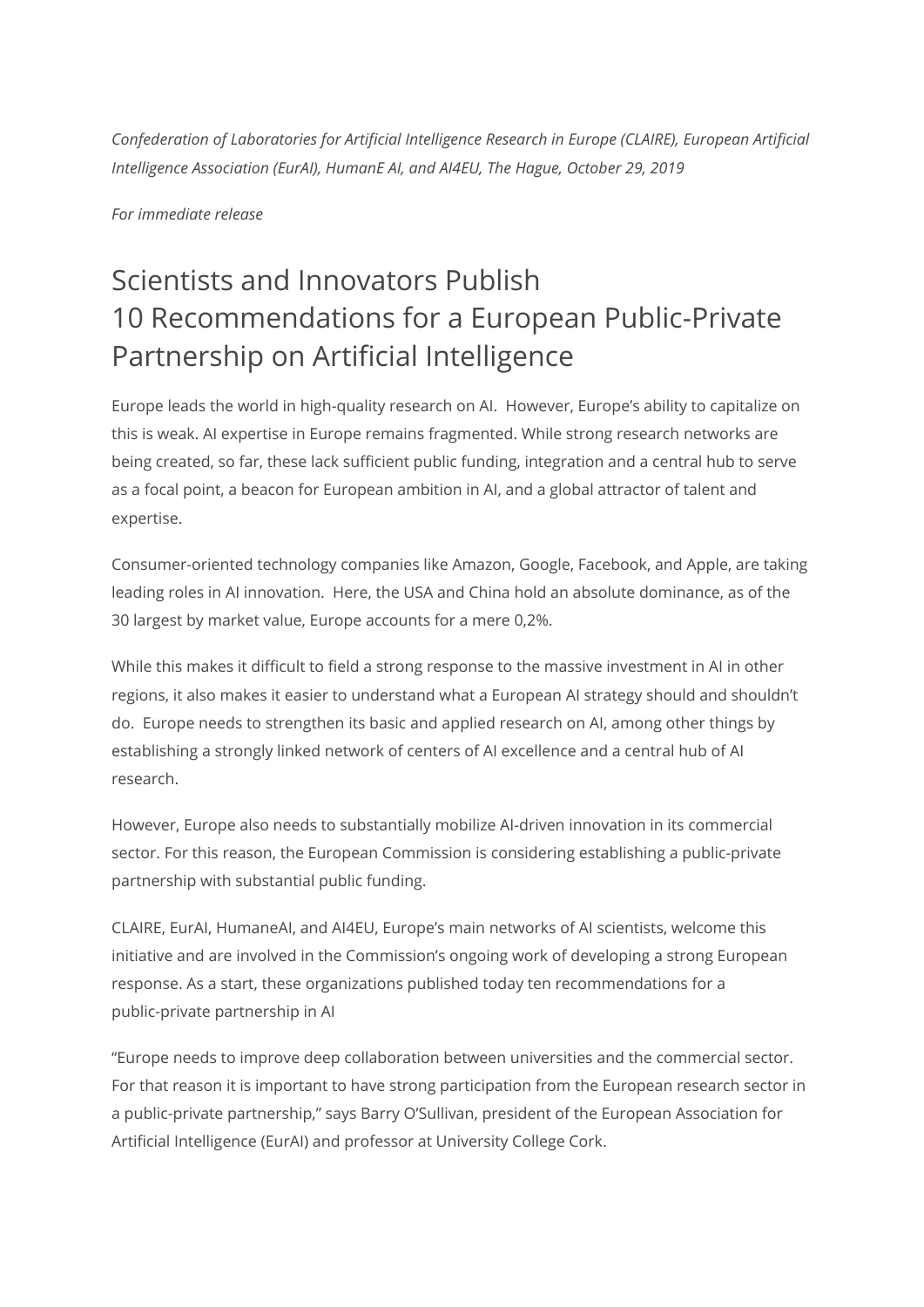"A public-private partnership can become an important component in a strategy to turn research on AI into value for society", says Morten Irgens, co-founder of the Confederation of Laboratories for Artificial Intelligence Research in Europe (CLAIRE).

"However, that requires that the public-private partnership is strongly focussed on AI. We caution against broadening the mandate of the partnership. That would reduce the effect of the partnership and weaken its prospects of building market strength. While we understand the relationship between AI and areas like big data, robotics, law, and ethics, these are also full-fledged areas in themselves, and should not fully be brought in under the mandate of the partnership."

"The natural private partners in public-private partnerships are incumbents," says Holger Hoos, co-founder of CLAIRE and professor of machine learning at Leiden University (The Netherlands). "However, Europe has few incumbents with globally recognized strength in AI innovation. We caution against making the partnership solely a funding instrument for the adoption of AI technologies in existing companies; it should really support our ability to design and build AI technologies, in addition to making use of them."

"This is where we have to also turn to AI-driven disruptive startups and scaleups, largely supported by venture capital," adds Morten Irgens. "They are substantially important in the development of an AI industry in Europe. While there is a variety of targeted support for this activity, we recommend to bring that sector in on the governance structure of the public-private partnership. We believe this would be for the benefit of the private partners in the partnership."

## The 10 recommendations:

- 1. *The AI partnership should embrace an ambitious global mandate.* Technology shapes the world we live in. The AI cPP should, in coordination with other instruments to boost innovation and research, help bring Europe to the forefront on AI-driven innovation.
- 2. *The AI partnership should build on Europe's existing strengths and develop new ones, focused on trustworthy, human-centred AI.* Europe's industrial strength and strong position in high-quality AI research make a powerful platform for an AI-based industry. So does also Europe's well-developed and legally founded citizen's rights, strong competence in human-centric, trustworthy and transparent systems, and strengths in the B2B, Government to-citizen, and embodied AI.
- *3. The AI partnership should reflect the complexity of modern, AI-driven innovation.* In particular, the AI partnership should not merely regard academia as a producer of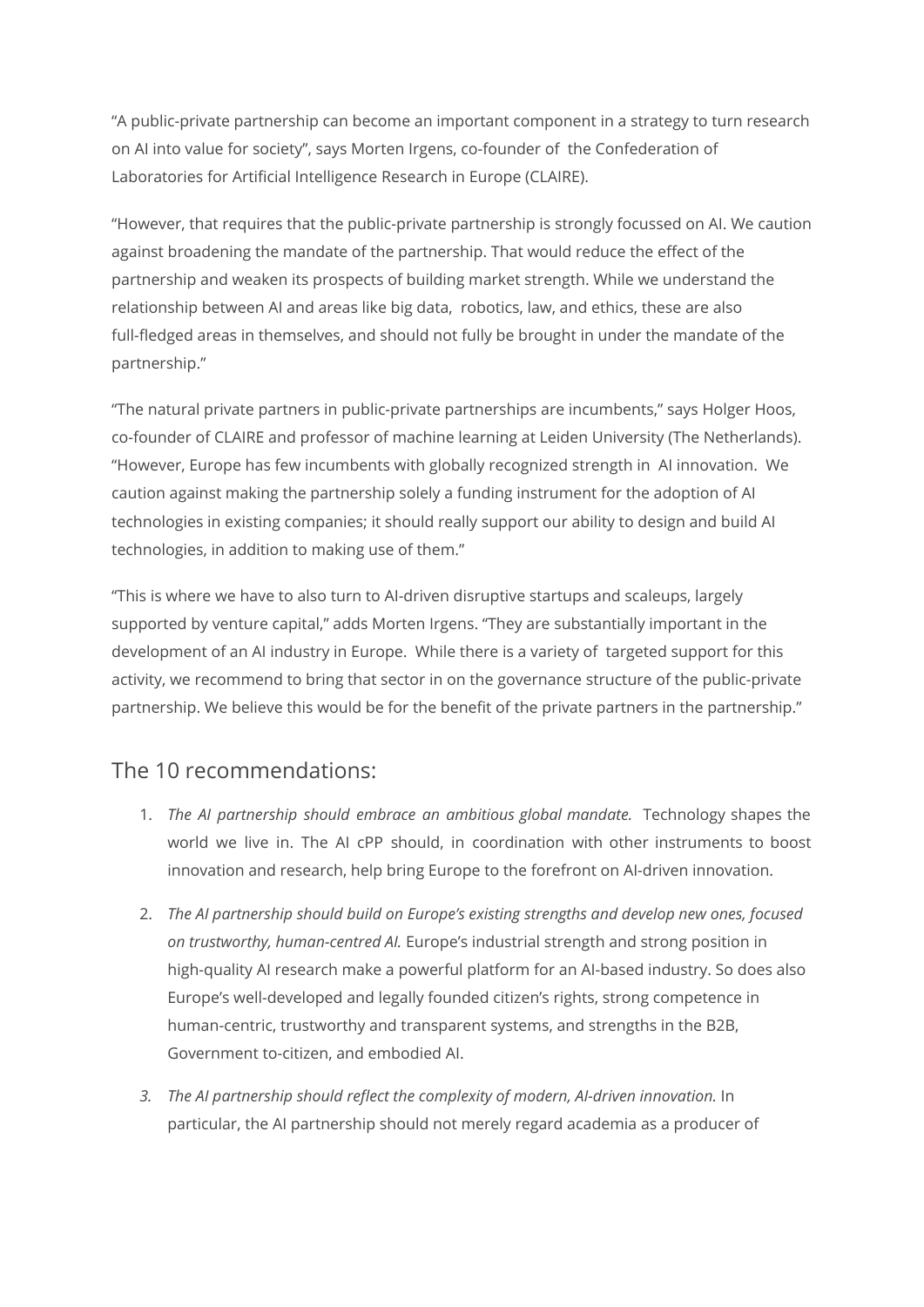scientific progress, nor the other actors in the innovation ecosystem as merely consumers of these results.

- 4. *The AI partnership should be about AI.* The AI partnership should not be about a subset of AI. It should be focussed on AI at the core, with clearly defined mechanisms for interfacing with closely related areas of relevance to AI, such as big data, robotics, ethics, and law.
- 5. *The AI partnership should take an "all of Europe" approach.* There are excellent research and innovation possibilities across all of Europe, but the opportunities are not evenly distributed. We encourage the AI partnership to devise programs specifically focused on mobilizing resources and talents across Europe.
- 6. *Europe's startup and SME sectors should be partners in the AI partnership.* European incumbent industries, large companies and SMEs, particular care should be taken to give a clear representation to the innovation driven entrepreneurial sector.
- 7. *Academia and research organizations should be equal partners.* Co-programmed partnerships are traditionally collaboration between industry and academia where the government funds the academic participation. True partnership is necessary for this to work.
- 8. *The AI partnership must leverage existing organizations and structures.* We recommend that the Commission partner with relevant well-known partnerships, stakeholder groups, and networks, that are important for AI and for which AI is important.
- 9. *The AI partnership should be established through a transparent participatory process.* We ask that the Commission when designing the AI partnership engage in a structured dialogue with relevant existing well-functioning organizations, networks, and partnerships from academia, industry, Europe's startup sector, and civil society.
- 10. *The AI partnership should be only one of several instruments aimed at European excellence and leadership in AI.* The cPP instrument is designed for addressing particular objectives in the complex AI innovation ecosystem. However, Europe needs different instruments to address different parts of its AI innovation ecosystems; in particular, instruments are needed to mobilize Europe's academic researchers in curiosity-driven and mission-focussed academic research.

# About CLAIRE

CLAIRE (Confederation of Laboratories for Artificial Intelligence Research in Europe, [claire-ai.org\)](https://claire-ai.org/) is an initiative by the European AI community that seeks to strengthen European excellence in AI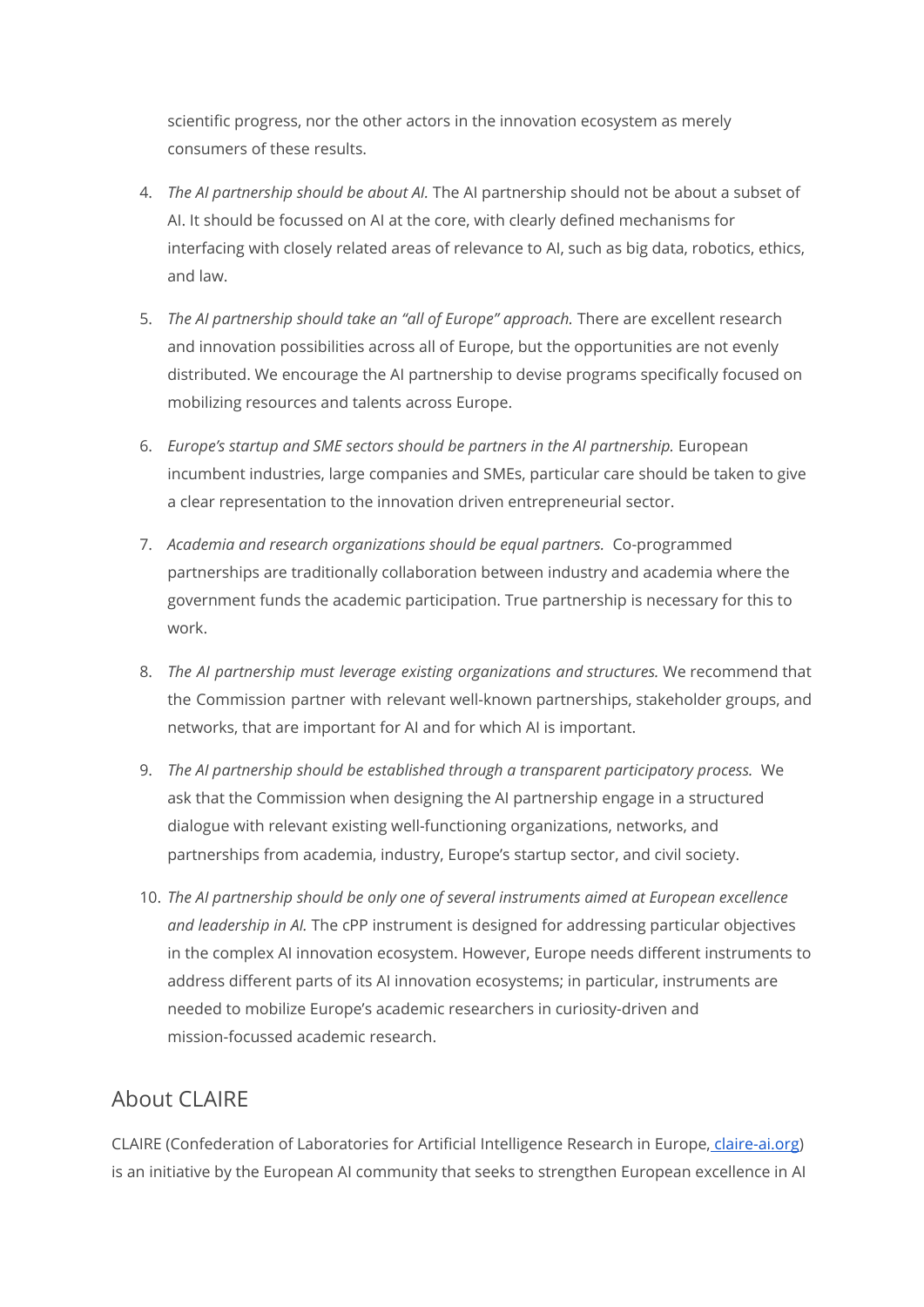research and innovation, with a strong focus on human-centred AI. CLAIRE aims to establish a world-wide brand recognition for "AI made in Europe" (on the level of CERN), and to position Europe in control of its own future.

The initiative was launched in June 2018 and now has the support of more than 3,000 people, most of them scientists, technologists, and researchers in Artificial Intelligence. The supporters represent the vast majority of Europe's AI community, spanning academia and industry, research and innovation. Among the supporters are more than 140 fellows from various key scientific associations. CLAIRE has opened administrative offices in The Hague, Saarbrücken, Prague, and Rome, with additional offices to be opened this year in Oslo, Paris, and Zürich. Furthermore, nine advisory groups with 48 members from 18 countries have been established, covering all areas of AI, along with the topics of ethical, legal and social implications of AI.

CLAIRE also consists of a membership network of over 320 research groups and research institutions, covering jointly over 19,000 employees in 34 countries. In addition, CLAIRE is working on setting up an industry network in order to follow up its commitment to foster close links between non-profit research and impactful industrial applications. The initiative has received official letters of support from the governments of seven European countries, from 28 scientific associations across all of Europe, from the European Association for Artificial Intelligence (EurAI, which is the key European association for AI researchers), from the Association for the Advancement of Artificial Intelligence (AAAI, the key international association for AI), and from the European Space Agency ESA.

CLAIRE is also actively liaising, on an ongoing basis, with other important organizations, including ELLIS, the HumanE AI consortium, the Big Data Value Association, euRobotics and AI4EU, as well as ESA. CLAIRE strongly endorses the general direction mapped out by the European Commission in its communication of 25 April 2018. CLAIRE's bottom-up, community-driven approach complements the top-down process put into place by the European Commission.

**Contact:** Morten Irgens (CLAIRE leadership), Oslo Metropolitan University, Norway: mortei@oslomet.no

#### About EurAI

The European Association for Artificial Intelligence EurAI (formerly ECCAI) was established in July 1982 as a representative body for the European Artificial Intelligence community. Legally established in Belgium, the association is governed by a board elected by its membership; there are no special board positions and the membership of the board rotates according to a long-standing constitution. The primary aim of EurAI is to promote the study, research and application of Artificial Intelligence in Europe. Its members are the national AI associations of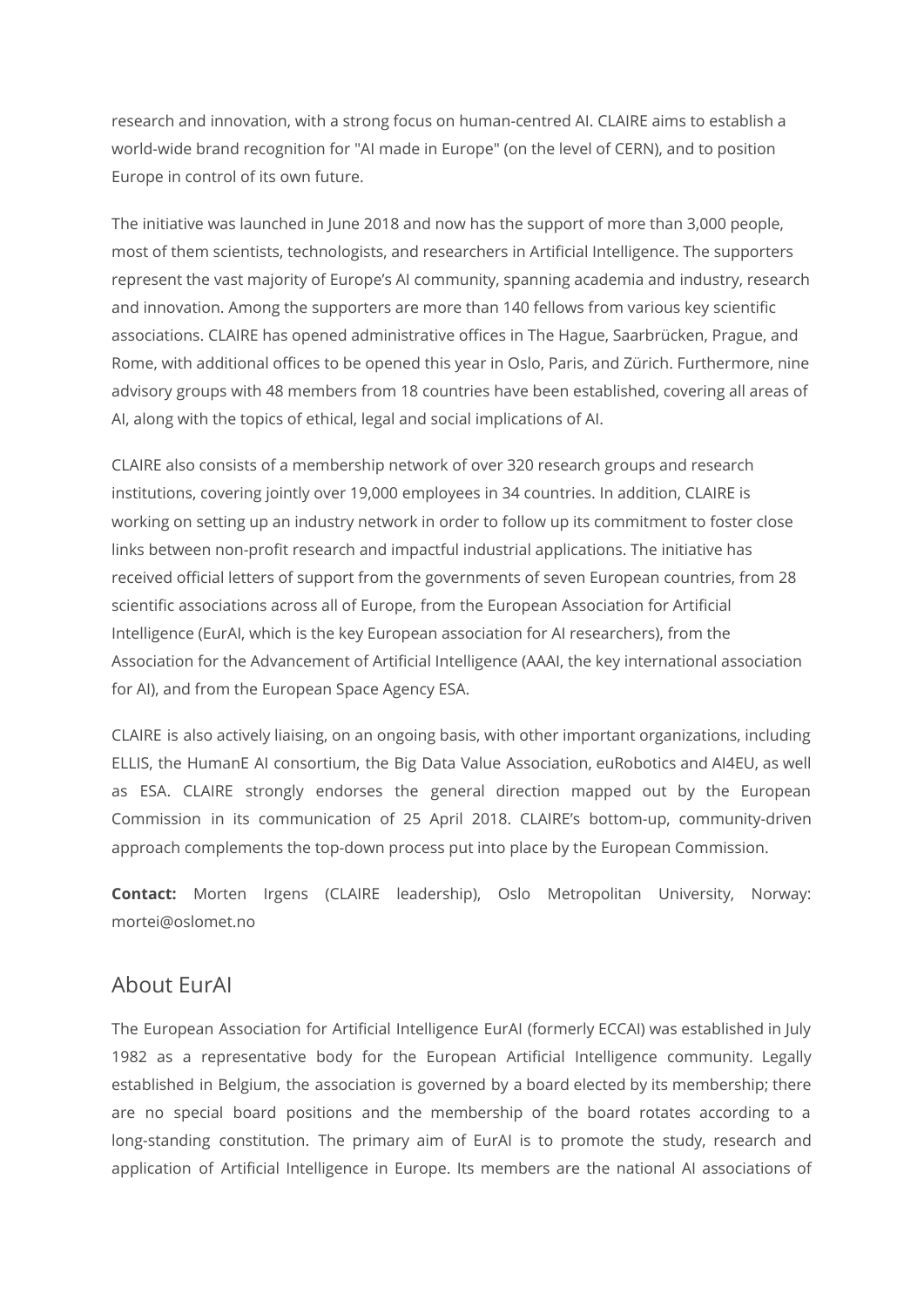Europe and their individual members. Every even-numbered year, EurAI, jointly with one of the member associations of EurAI, organizes a European Conference on AI. This conference, abbreviated ECAI, has become the leading conference for this field in Europe: ECAI 2020 will be the 24th conference in the series. Usually on odd-numbered years, but not always, EurAI sponsors a specialized course in Artificial Intelligence, called Advanced Course on AI (ACAI). The EurAI Fellows program was established in 1999 to recognize individuals who have made significant, sustained contributions to the field of artificial intelligence (AI) in Europe. Fellows' accomplishments range from pioneering advances in the theory of AI, to unusual accomplishments in AI technology and applications. Usually only individuals who have made contributions to AI for a decade or more after receiving their Ph.D. (or are at an equivalent career stage) will be selected. Leadership in EurAI or EurAI member societies, support of forums for the exchange of ideas, and extended service for the international AI community also play a role in the selection process. Evidence of technical contribution will often be in the form of publications, but other evidence will also be considered, such as patent awards or statements of longstanding contribution to an industrial group effort. The EurAI Fellows Program honors only a very small percentage of the total membership of all EurAI member societies (up to a maximum of 3%). Since 1998, EurAI has awarded the annual Artificial Intelligence Dissertation Award for the best AI PhD defended in Europe. Since 2012, and every two years since, EurAI has awarded a Distinguished Service Award to a European AI leader who has provided exemplary service to the European AI community.

**Contact:** Barry O'Sullivan (President), University College Cork, Ireland: [b.osullivan@cs.ucc.ie](mailto:b.osullivan@cs.ucc.ie)

## About HumanE AI

The European commission released its AI strategy in April 2018, which puts human-centric and responsible AI based on fundamental human rights and values at its center. Furthermore, the Commission has selected six so-called preparatory actions (out of 33 original applicants following an EU-wide competition) that have each received a one-year grant of  $\epsilon$  1 million to develop ambitious research agendas with the potential to have a transformational impact on science and technology and deliver competitive advantages to European industry and substantial benefits to society. One of these six initiatives – HumanE AI – is specifically focused on AI.

Accordingly, the Humane AI project ([https://www.humane-ai.eu/\)](https://www.humane-ai.eu/) will develop the scientific foundations and technological breakthroughs needed to shape the ongoing AI revolution. The goal is to design and deploy AI systems that enhance human capabilities and empower both individuals and society as a whole to develop AI that extends rather than replaces human intelligence. The core challenge is the development of AI systems capable of what could be described as "understanding" humans, adapting to complex real-world environments and